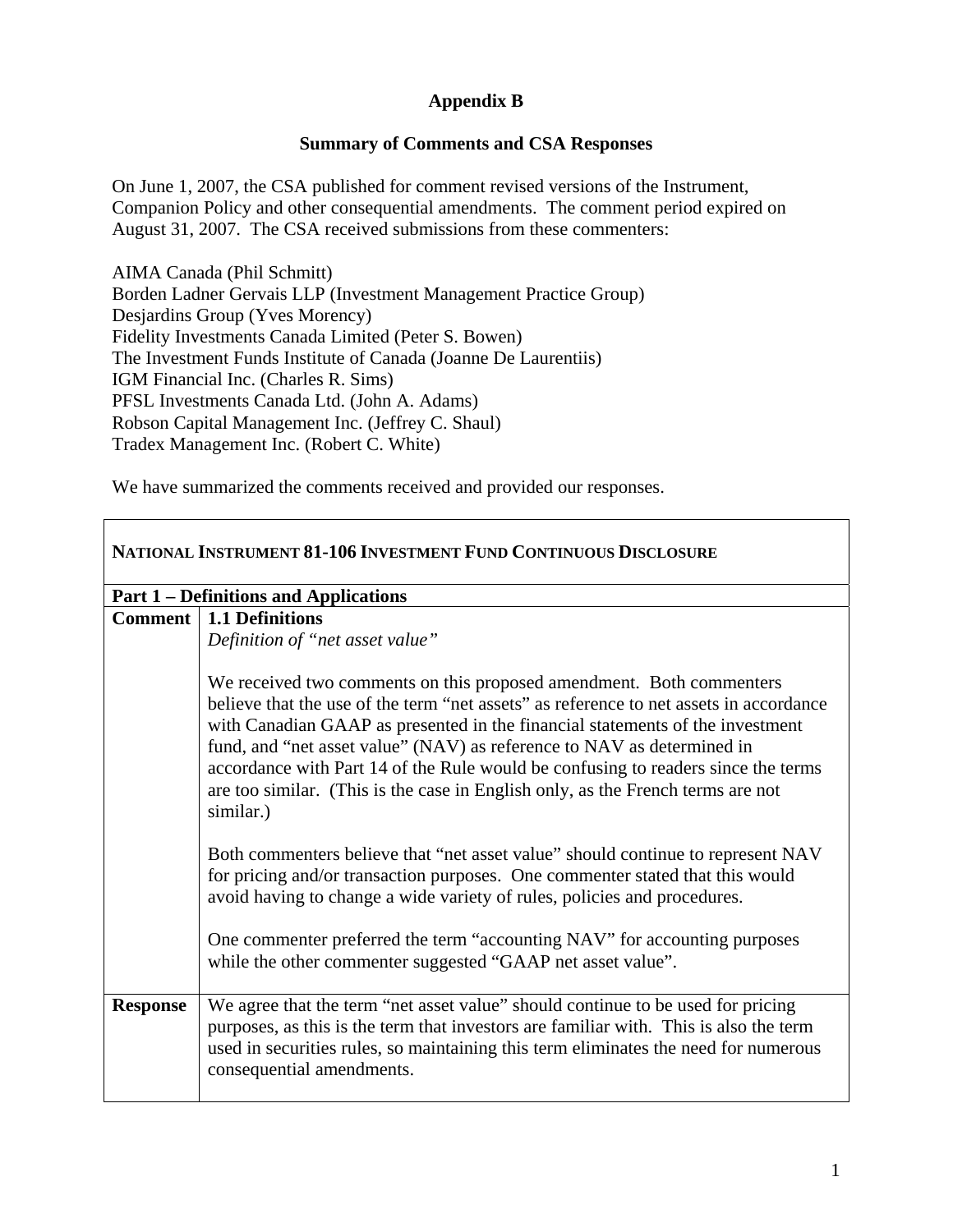|                 | We have used the term "net assets" for the financial statements as this is the term<br>already used in the Handbook.                                                                                                                                                                                                                                                                                                                                                                                                                                                                                                                                                                                                                                                                                                                                          |
|-----------------|---------------------------------------------------------------------------------------------------------------------------------------------------------------------------------------------------------------------------------------------------------------------------------------------------------------------------------------------------------------------------------------------------------------------------------------------------------------------------------------------------------------------------------------------------------------------------------------------------------------------------------------------------------------------------------------------------------------------------------------------------------------------------------------------------------------------------------------------------------------|
|                 |                                                                                                                                                                                                                                                                                                                                                                                                                                                                                                                                                                                                                                                                                                                                                                                                                                                               |
|                 | We are of the view that the similarity between the two terms assists readers of the                                                                                                                                                                                                                                                                                                                                                                                                                                                                                                                                                                                                                                                                                                                                                                           |
|                 | financial statements in understanding the connection between "net assets" and "net<br>asset value".                                                                                                                                                                                                                                                                                                                                                                                                                                                                                                                                                                                                                                                                                                                                                           |
|                 |                                                                                                                                                                                                                                                                                                                                                                                                                                                                                                                                                                                                                                                                                                                                                                                                                                                               |
|                 | <b>Part 2 – Financial Statements</b>                                                                                                                                                                                                                                                                                                                                                                                                                                                                                                                                                                                                                                                                                                                                                                                                                          |
| <b>Comment</b>  | 2.2 Filing Deadline for Annual Financial Statements                                                                                                                                                                                                                                                                                                                                                                                                                                                                                                                                                                                                                                                                                                                                                                                                           |
|                 | Filing deadline for non-reporting issuers                                                                                                                                                                                                                                                                                                                                                                                                                                                                                                                                                                                                                                                                                                                                                                                                                     |
|                 | Two commenters pointed out that it is a challenge for non-reporting issuers to meet<br>the 90 day deadline for annual financial statements because many of them invest in<br>underlying funds that are domiciled in jurisdictions where the regulatory filing<br>requirements are in excess of 90 days. Both commenters suggested the adoption of<br>a 180 day deadline for fund of funds non-reporting issuers.                                                                                                                                                                                                                                                                                                                                                                                                                                              |
| <b>Response</b> | We are not extending the deadline for annual financial statements for non-reporting<br>issuers. Not all non-reporting issuers are invested offshore or are a fund of funds.<br>The majority of mutual funds that are non-reporting issuers appear to be able to<br>comply with the 90 day deadline. In circumstances where an issuer has<br>demonstrated that this is not possible, we have granted exemptive relief.                                                                                                                                                                                                                                                                                                                                                                                                                                         |
| <b>Comment</b>  | <b>2.6 Acceptable Accounting Principles</b>                                                                                                                                                                                                                                                                                                                                                                                                                                                                                                                                                                                                                                                                                                                                                                                                                   |
|                 | Canadian GAAP                                                                                                                                                                                                                                                                                                                                                                                                                                                                                                                                                                                                                                                                                                                                                                                                                                                 |
|                 |                                                                                                                                                                                                                                                                                                                                                                                                                                                                                                                                                                                                                                                                                                                                                                                                                                                               |
| <b>Response</b> | One commenter stated that the new valuation treatment of using bid (ask) prices for<br>long (short) positions, as required by Handbook Section 3855 Financial Instruments<br>- Recognition and Measurement (Section 3855) will result in audited financial<br>statements that do not properly reflect reality, since, in this commenter's view, the<br>result will be materially undervalued portfolio investments. The commenter pointed<br>out that audited financial statements for other public entities serve a different<br>purpose than an investment fund's statements and, by applying the same Canadian<br>GAAP to both entities, the Canadian Institute of Chartered Accountants is doing a<br>disservice to Canadian investors and the investment fund industry.<br>As explained in our Notice and Request for Comment published June 1, 2007, we |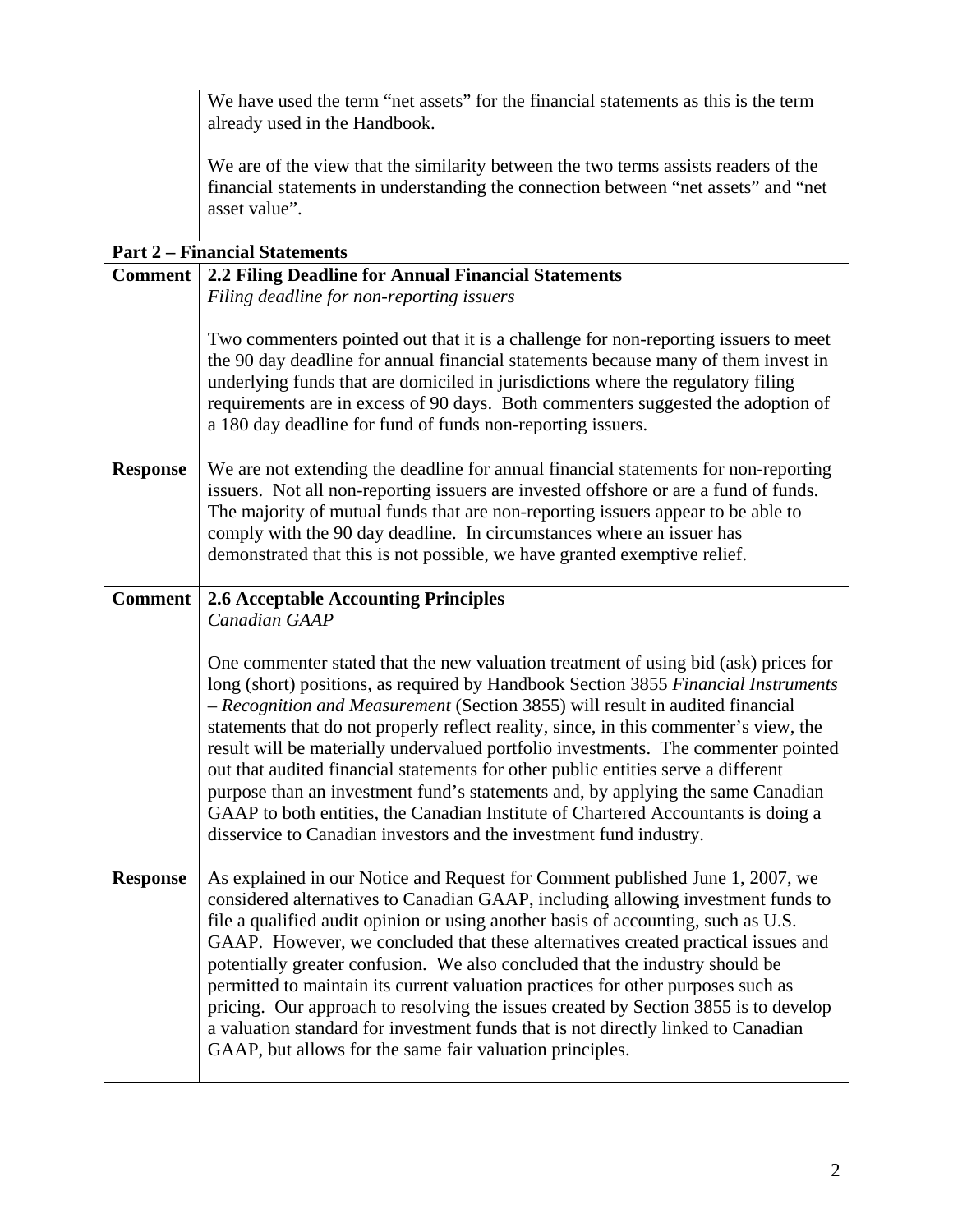|                 | <b>Part 3 – Financial Disclosure Requirements</b>                                                                                                                                                                                                                                                                                                                                                                                                                                                                                                                                                                                                                        |
|-----------------|--------------------------------------------------------------------------------------------------------------------------------------------------------------------------------------------------------------------------------------------------------------------------------------------------------------------------------------------------------------------------------------------------------------------------------------------------------------------------------------------------------------------------------------------------------------------------------------------------------------------------------------------------------------------------|
| <b>Comment</b>  | <b>3.2 Statement of Operations</b>                                                                                                                                                                                                                                                                                                                                                                                                                                                                                                                                                                                                                                       |
|                 | Revenue from repurchase and reverse repurchase transactions                                                                                                                                                                                                                                                                                                                                                                                                                                                                                                                                                                                                              |
|                 | Three commenters said that the disclosure of revenue from repurchase and reverse<br>repurchase transactions on a separate line in the statement of operations adds little<br>value and leads to investor confusion. Two of these commenters said that most fund<br>managers do not currently have systems to isolate these types of transactions.                                                                                                                                                                                                                                                                                                                        |
|                 | One of these commenters clarified that the income on a repurchase transaction is<br>generated by the use of the cash received on these types of transactions, and that<br>there is a corresponding expense related to repurchase transactions.                                                                                                                                                                                                                                                                                                                                                                                                                           |
| <b>Response</b> | We are not making the proposed amendment to the statement of operations to<br>require separate line disclosure of repurchase and reverse repurchase transactions.<br>The proposed amendment was meant to clarify the requirements which already exist<br>in s. $3.9(3)$ and s. $3.10(3)$ of the Rule. However, we agree that mandating separate<br>disclosure of these types of transactions would add little value for the users of the<br>financial statements of the majority of investment funds. If these transactions are<br>significant for an investment fund, they must be appropriately presented on the<br>financial statements as required by Canadian GAAP. |
| <b>Comment</b>  | <b>3.2 Statement of Operations</b><br>Commissions and other portfolio transaction costs                                                                                                                                                                                                                                                                                                                                                                                                                                                                                                                                                                                  |
|                 | One commenter agreed with the inclusion of commissions and other portfolio<br>transaction costs as a separate line item on the statement of operations, but<br>requested that transitional provisions not require the disclosure of comparative<br>figures for this item for periods prior to the adoption of Section 3855.                                                                                                                                                                                                                                                                                                                                              |
|                 | The commenter also required confirmation that the order of line item presentation,<br>as listed under section 3.2 of the Rule, is not mandated.                                                                                                                                                                                                                                                                                                                                                                                                                                                                                                                          |
| <b>Response</b> | As this new line item is the result of changes to Canadian GAAP, investment funds<br>should look to the transitional provisions in the Handbook to determine whether this<br>disclosure must be presented for prior periods.                                                                                                                                                                                                                                                                                                                                                                                                                                             |
|                 | We confirm that there is no requirement in the Rule to present the mandated line<br>items in a particular order. We acknowledge that the requirement in the Handbook<br>is to recognize transaction costs in net income, which may be interpreted in different<br>ways by different investment funds.                                                                                                                                                                                                                                                                                                                                                                    |
| <b>Comment</b>  | <b>3.5 Statement of Investment Portfolio</b><br>Fund on fund look-through                                                                                                                                                                                                                                                                                                                                                                                                                                                                                                                                                                                                |
|                 | Seven commenters did not support the proposed change to disclose the holdings of<br>the underlying investment fund, when an investment fund invests substantially all of                                                                                                                                                                                                                                                                                                                                                                                                                                                                                                 |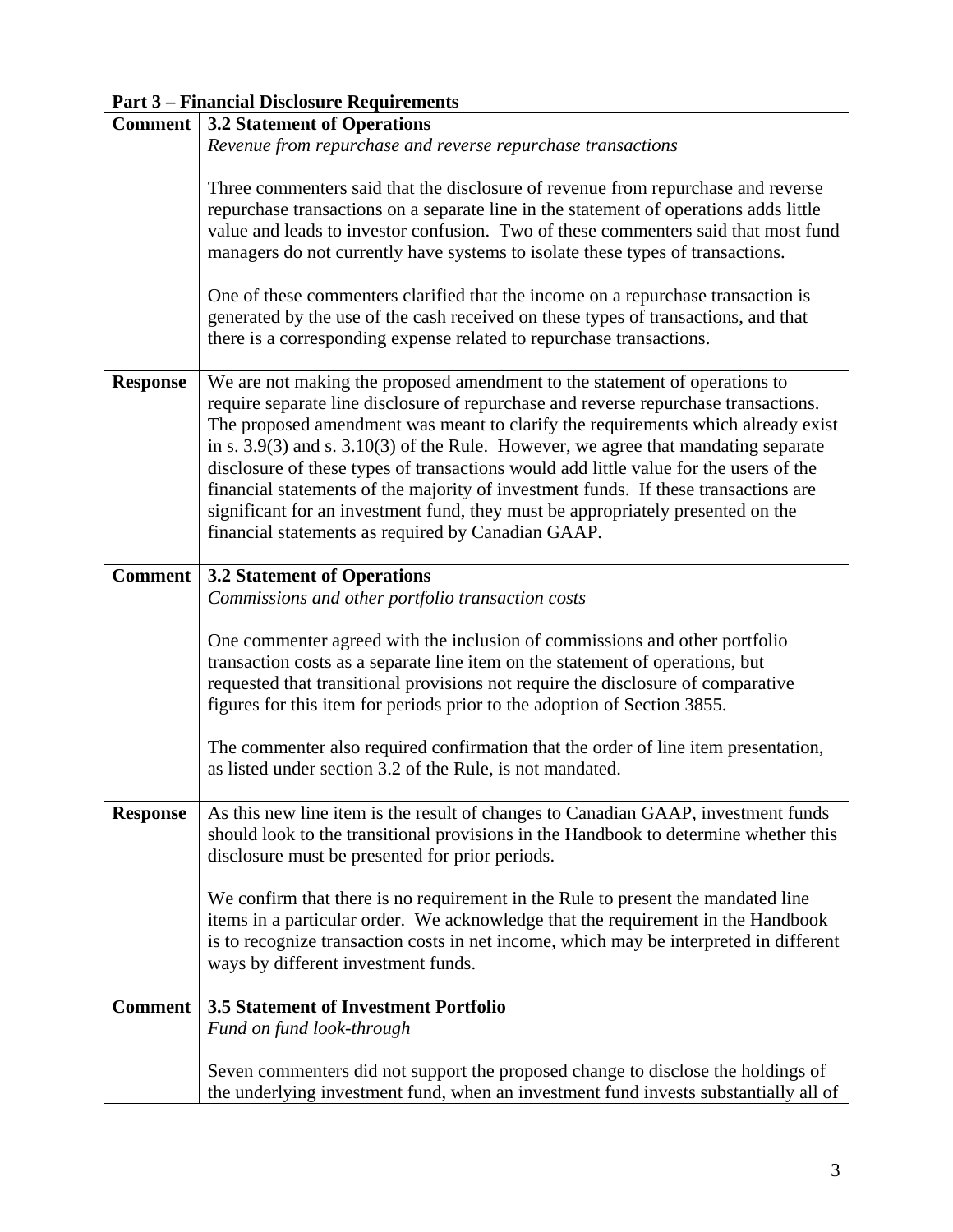|                 | its assets in one underlying fund.                                                                                                                                                                                                                                                                                                                                                                                                                                                                                                                                                                                           |
|-----------------|------------------------------------------------------------------------------------------------------------------------------------------------------------------------------------------------------------------------------------------------------------------------------------------------------------------------------------------------------------------------------------------------------------------------------------------------------------------------------------------------------------------------------------------------------------------------------------------------------------------------------|
|                 | Two commenters asked for clarification that the requirement only applies to a one<br>on one relationship where the top fund owns a substantial portion of the underlying<br>fund.                                                                                                                                                                                                                                                                                                                                                                                                                                            |
|                 | Commenters believe that the look-through provision will be unworkable, as it may<br>be difficult to obtain the complete holdings of the underlying fund in certain<br>situations (for example, the underlying fund is at arm's length to the top fund, has a<br>different year-end, has different reporting deadlines or is a non-reporting issuer, or<br>there are contractual limitations that restrict the disclosure of the underlying fund's<br>portfolio). The commenters are also concerned that it may be difficult to audit the<br>complete portfolio holdings of the underlying fund.                              |
| <b>Response</b> | We are not making the proposed amendment to the statement of investment<br>portfolio to require disclosure of the portfolio of the underlying fund when the top<br>fund has substantially all of its assets invested in one underlying fund. The<br>proposed amendment was intended to mirror the requirement in the Form to provide<br>the top 25 holdings of the underlying fund in this type of fund on fund structure.<br>However, we acknowledge that adding this requirement to the Rule would create<br>unintended difficulties for some investment funds that may not be able to provide<br>this audited disclosure. |
|                 | We have added guidance to the Companion Policy indicating that if an investment<br>fund invests substantially all of its assets (directly or indirectly) in one underlying<br>fund, the statement of investment portfolio (or the notes to that statement) should<br>provide additional disclosure about the underlying fund so that investors understand<br>the actual portfolio to which the investment fund is exposed.                                                                                                                                                                                                   |
| <b>Comment</b>  | <b>3.6 Notes to Financial Statements</b><br>Net assets/net asset value reconciliation                                                                                                                                                                                                                                                                                                                                                                                                                                                                                                                                        |
|                 | We received responses from five commenters. None supported the proposed<br>change. They believe that the reconciliation should only be required if the<br>difference between net assets and NAV is material.                                                                                                                                                                                                                                                                                                                                                                                                                 |
|                 | Three commenters stated that the proposal to reconcile net assets to NAV on a per<br>security and a per series basis was redundant and added a significant volume of<br>information to the financial statements with little or no benefit to users. One<br>commenter went further and stated that typically notes to financial statements draw<br>users' attention to important items and this additional information would not be<br>useful to investors when the differences are immaterial.                                                                                                                               |
|                 | One commenter stated that the reconciliation should be limited to NAV per series<br>(and exclude NAV per security per series), while another commenter stated that the<br>reconciliation should be limited to NAV per security per series (and exclude NAV<br>per series), since NAV per security per series is of the most interest to investors.                                                                                                                                                                                                                                                                           |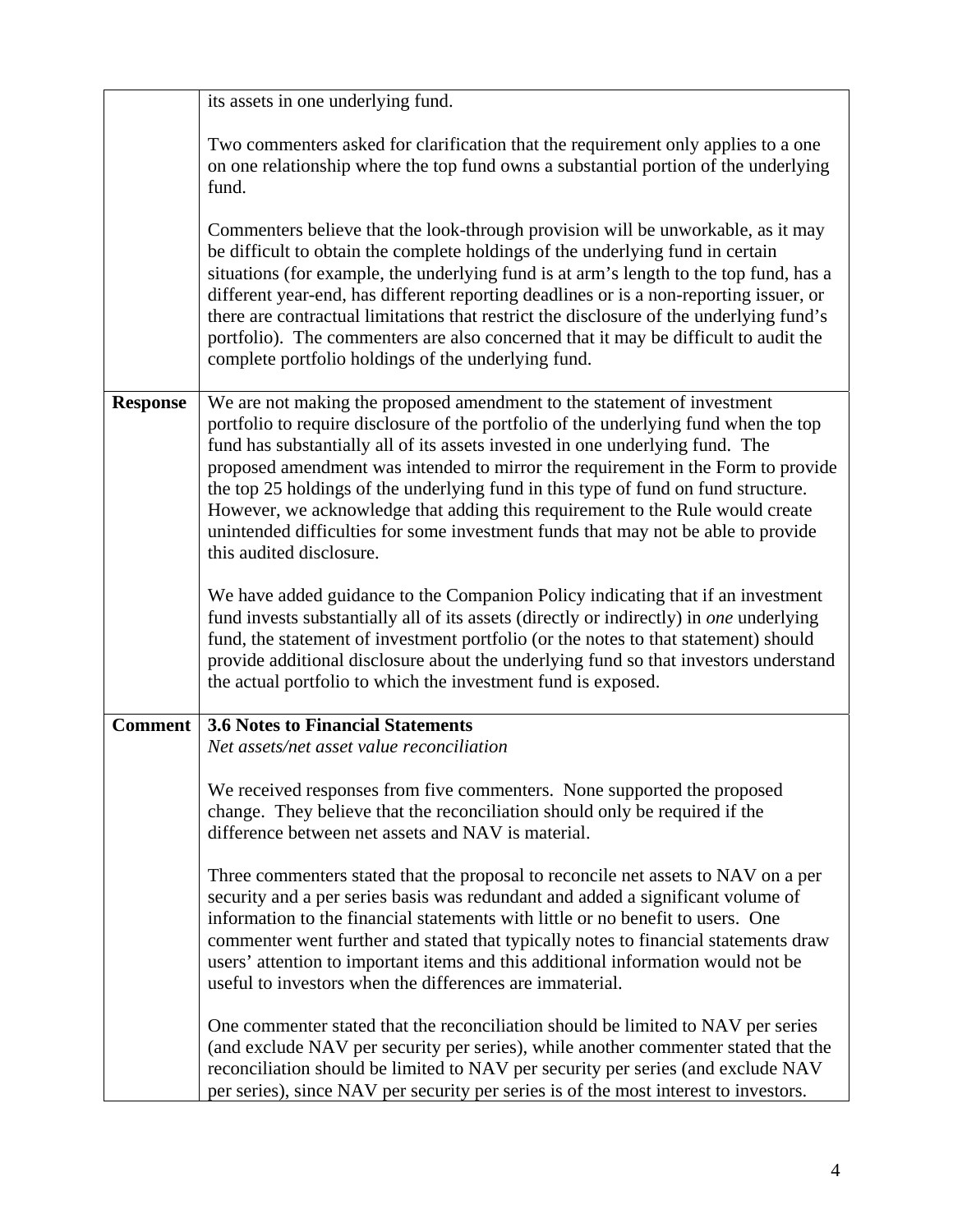|                 | Two commenters suggested that the reconciliation only be provided for total net<br>assets at the fund level.                                                                                                                                                                                                                                                                                                                                                                                                                                                                                   |
|-----------------|------------------------------------------------------------------------------------------------------------------------------------------------------------------------------------------------------------------------------------------------------------------------------------------------------------------------------------------------------------------------------------------------------------------------------------------------------------------------------------------------------------------------------------------------------------------------------------------------|
|                 | Three commenters stated that the financial statements should only disclose net<br>assets, not NAV. However, two commenters suggested that both net assets and<br>NAV be disclosed on the statement of net assets, with a note explaining the cause of<br>the difference. Two commenters suggested an approach in which there would be<br>disclosure in the notes to the financial statements that differences between net assets<br>and NAV are a result of the difference between bid and closing prices except as<br>noted, and only reconciliations for those exceptions would be provided. |
| <b>Response</b> | We are of the view that the differences between net assets and NAV should be<br>explained in the financial statements, but have amended our original proposal in<br>order to simplify this requirement.                                                                                                                                                                                                                                                                                                                                                                                        |
|                 | Investment funds must disclose their NAV per security in the notes to the financial<br>statements, as we think it is important that this number continues to form part of the<br>audited financial statements. We have maintained the requirement to show NAV on<br>a per security basis as this number is most relevant to security holders. We have<br>amended our original proposal so as not to require NAV at the fund level.                                                                                                                                                             |
|                 | Investment funds must also compare the NAV per security to the net assets per<br>security and explain each of the differences between these amounts. Based on the<br>submissions which we have received, we currently anticipate that the only<br>difference will be the use of bid/ask prices for financial statement purposes, and fair<br>value as defined in Part 14 of the Rule for NAV purposes, which can be explained<br>once for all investment funds included in the set of financial statements.                                                                                    |
|                 | Given the existing requirements in Parts 3 and 7 of the Rule, the disclosure of net<br>assets per security and NAV per security must be provided for each class or series,<br>if applicable.                                                                                                                                                                                                                                                                                                                                                                                                   |
|                 | <b>Part 14 - Calculation of Net Asset Value</b>                                                                                                                                                                                                                                                                                                                                                                                                                                                                                                                                                |
| <b>Comment</b>  | <b>Section 14.2 Calculation, Frequency and Currency</b>                                                                                                                                                                                                                                                                                                                                                                                                                                                                                                                                        |
|                 | Use of fair value                                                                                                                                                                                                                                                                                                                                                                                                                                                                                                                                                                              |
|                 | Eight commenters support our approach of replacing the requirement to calculate<br>net asset value in accordance with Canadian GAAP with a requirement to use fair<br>value, as defined in the Rule. They believe that the proposed amendment is in the<br>best interest of investors and, in particular, addresses the industry's central issues<br>and concerns relating to the effect that Section 3855 would have on NAV<br>calculation.                                                                                                                                                   |
| <b>Response</b> | None required.                                                                                                                                                                                                                                                                                                                                                                                                                                                                                                                                                                                 |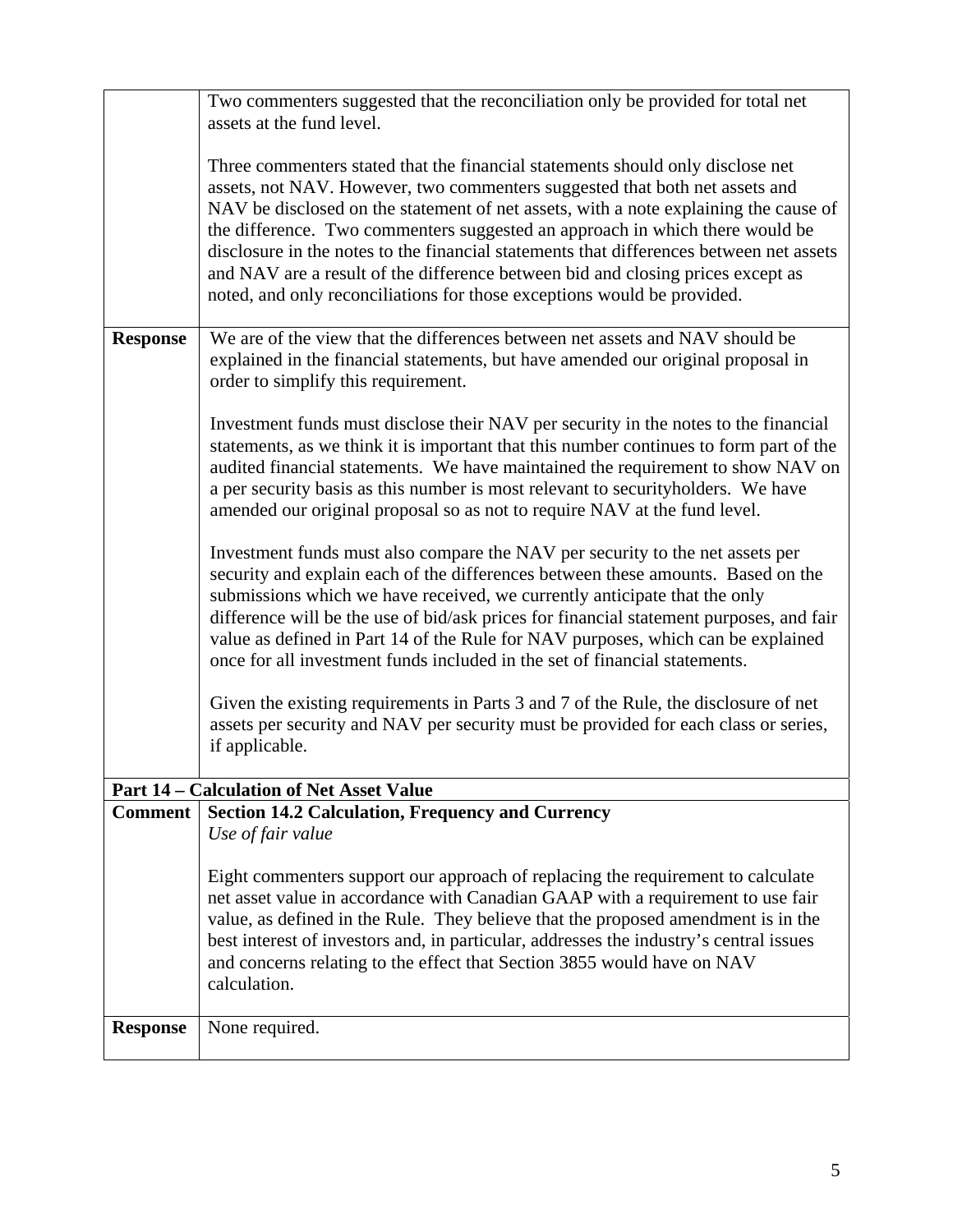| <b>Comment</b>  | <b>Section 14.2 Calculation, Frequency and Currency</b>                               |
|-----------------|---------------------------------------------------------------------------------------|
|                 | Accrual of income and expenses                                                        |
|                 |                                                                                       |
|                 | Our proposed amendments require the NAV of an investment fund to include              |
|                 | income and expenses of the investment fund accrued up to the date of calculation.     |
|                 | Two commenters requested that the Companion Policy make reference to the fact         |
|                 | that the accrual is made within the rules of Canadian GAAP, thereby subject to the    |
|                 | use of estimates and materiality.                                                     |
|                 |                                                                                       |
| <b>Response</b> | We have determined that it is unnecessary to add this guidance to the Companion       |
|                 | Policy as the concept of "accrual" is sufficiently understood to include the use of   |
|                 | estimates and materiality.                                                            |
|                 |                                                                                       |
| <b>Comment</b>  | <b>Section 14.2 Calculation, Frequency and Currency</b>                               |
|                 | Maintaining records                                                                   |
|                 |                                                                                       |
|                 | One commenter believes that an investment fund manager already has a fiduciary        |
|                 | duty to exercise a standard of care which supersedes the proposed recordkeeping       |
|                 | requirement. As such, the commenter believes that the Rule should not be              |
|                 | prescriptive, rather require the manager to establish reasonable protocols for record |
|                 | maintenance, which are included in a written policy.                                  |
|                 |                                                                                       |
|                 | Another commenter believed that this requirement related to the determination of      |
|                 | fair value for each holding in a non-active market and suggested wording to           |
|                 | accommodate existing fair value practices better.                                     |
|                 |                                                                                       |
| <b>Response</b> | We think the record-keeping requirement is an appropriate compliance standard for     |
|                 | all investment funds. The requirement applies to the determination of "fair value",   |
|                 | as that term is defined in the Rule – that is, for both active markets and            |
|                 | circumstances where market value is unavailable or unreliable.                        |
|                 |                                                                                       |
|                 | <b>Part 15 - Calculation of Management Expense Ratio</b>                              |
| <b>Comment</b>  | <b>Section 15.1 Calculation of Management Expense Ratio</b>                           |
|                 | Expenses included in management expense ratio (MER)                                   |
|                 |                                                                                       |
|                 | Three commenters suggested that interest costs be removed from the calculation of     |
|                 | MER to align Canada's calculation of the ratio with Europe and Australia. Two         |
|                 | commenters suggested that issue costs also be excluded from MER as Canadian           |
|                 | GAAP treats them as a reduction to share capital rather than an expense.              |
| <b>Response</b> | These comments are beyond the scope of the current amendments. We did not             |
|                 | revisit the calculation of MER. We are of the view that charges which reduce NAV      |
|                 | should be included in MER (see s. 10.1 of the Companion Policy). When disclosing      |
|                 | MER, investment funds can provide an explanation of what is included in MER.          |
|                 | Our position on the question of including issue costs in MER remains as set out in    |
|                 | CSA Staff Notice 81-315 – Frequently Asked Questions on NI 81-106 Investment          |
|                 | Fund Continuous Disclosure, question B-7.                                             |
|                 |                                                                                       |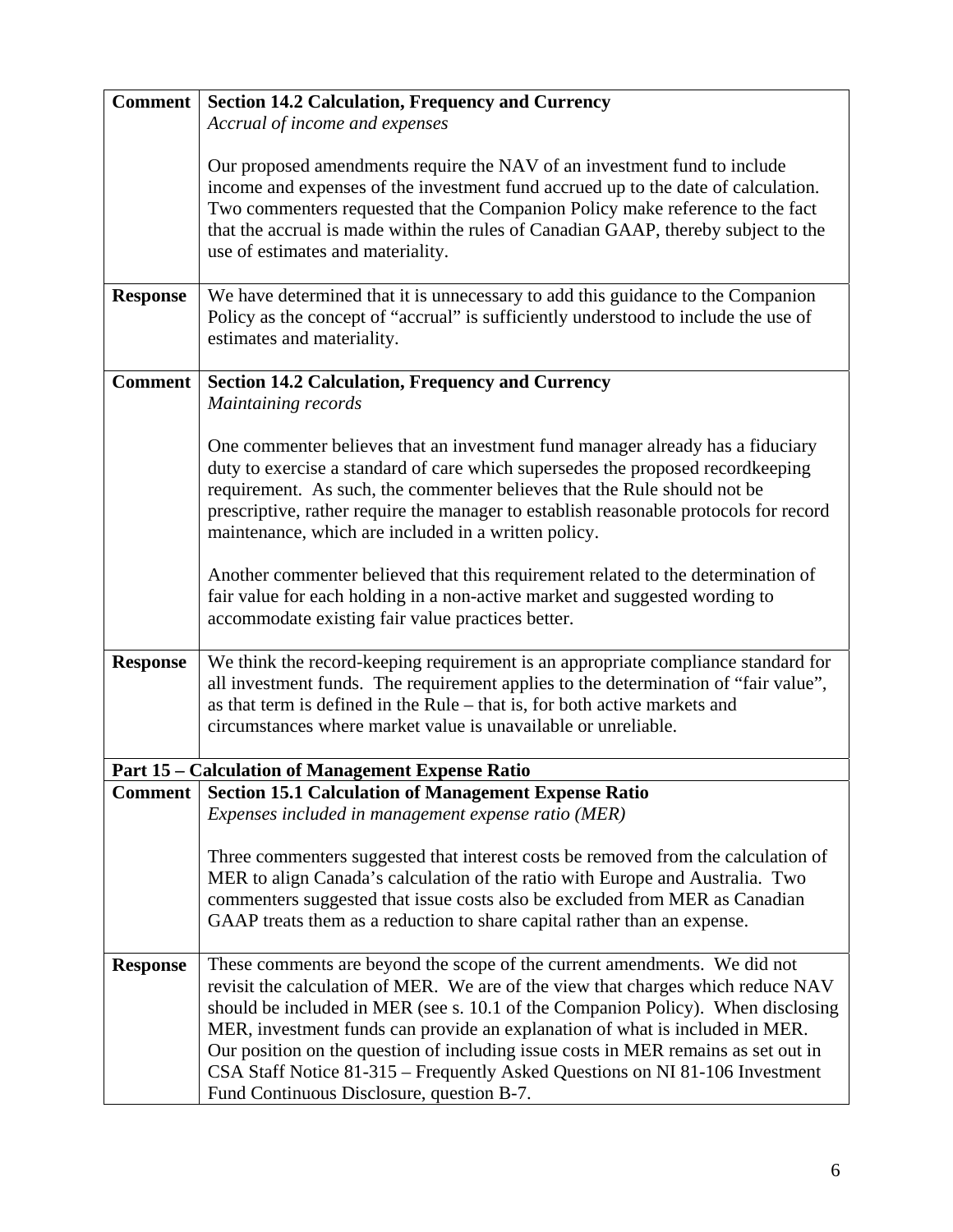| <b>FORM 81-106F1 CONTENTS OF ANNUAL AND INTERIM MANAGEMENT REPORT OF FUND</b><br><b>PERFORMANCE</b> |                                                                                                                                                                                                                                                                                                                                                                                                                                                      |
|-----------------------------------------------------------------------------------------------------|------------------------------------------------------------------------------------------------------------------------------------------------------------------------------------------------------------------------------------------------------------------------------------------------------------------------------------------------------------------------------------------------------------------------------------------------------|
|                                                                                                     | Part B - Content Requirements for Annual Management Report of Fund Performance                                                                                                                                                                                                                                                                                                                                                                       |
| <b>Comment</b>                                                                                      | <b>Item 3.1 Financial Highlights</b>                                                                                                                                                                                                                                                                                                                                                                                                                 |
|                                                                                                     | The Fund's Net Assets per [Unit/Share] table                                                                                                                                                                                                                                                                                                                                                                                                         |
|                                                                                                     | Three commenters believe that the "Fund's Net Assets per Unit/Share" table should<br>be based on NAV per security, not net assets per security, because NAV is more<br>meaningful to investors. The use of net assets in this table, while all other<br>information in the management report of fund performance (MRFP) is derived from<br>NAV, will cause confusion.                                                                                |
| <b>Response</b>                                                                                     | The "Fund's Net Assets per Unit/Share" table highlights some of the information<br>presented in the financial statements, on a per security basis. In order to maintain<br>consistency within this table, the information should all be derived from values that<br>are based on Canadian GAAP. In our view, it would be confusing to mix financial<br>statement values with NAV, which is no longer calculated in accordance with<br>Canadian GAAP. |
| <b>Comment</b>                                                                                      | <b>Item 3.1 Financial Highlights</b><br>Commissions and other portfolio transaction costs                                                                                                                                                                                                                                                                                                                                                            |
|                                                                                                     | One commenter suggested adding a new line to the "Fund's Net Asset per<br>Unit/Share" table to report brokerage commissions, as these will now be shown as a<br>separate line item on the statement of operations.                                                                                                                                                                                                                                   |
| <b>Response</b>                                                                                     | We have not added a separate line to the "Fund's Net Asset per Unit/Share" table<br>for commissions and other portfolio transaction costs. The impact to investors of<br>the commissions and other portfolio transaction costs is already disclosed by way of<br>the trading expense ratio.                                                                                                                                                          |
|                                                                                                     | As noted above, the requirement to recognize transaction costs in net income may<br>be interpreted differently among investment funds, which may also affect whether<br>the transaction costs are captured in the "Fund's Net Asset per Unit/Share" table,<br>and if so, how.                                                                                                                                                                        |
| <b>Comment</b>                                                                                      | <b>Item 3.1 Financial Highlights</b>                                                                                                                                                                                                                                                                                                                                                                                                                 |
|                                                                                                     | Calculation of trading expense ratio (TER)                                                                                                                                                                                                                                                                                                                                                                                                           |
|                                                                                                     | Three commenters indicated that it would be extremely difficult to calculate a TER<br>for a top fund in a fund of funds structure if: the underlying fund has a different<br>year end; the underlying fund is not a reporting issuer; there are multiple underlying<br>funds; or the underlying fund has a different manager. One commenter explained<br>that while these issues also exist for the calculation of a fund of funds' MER, they        |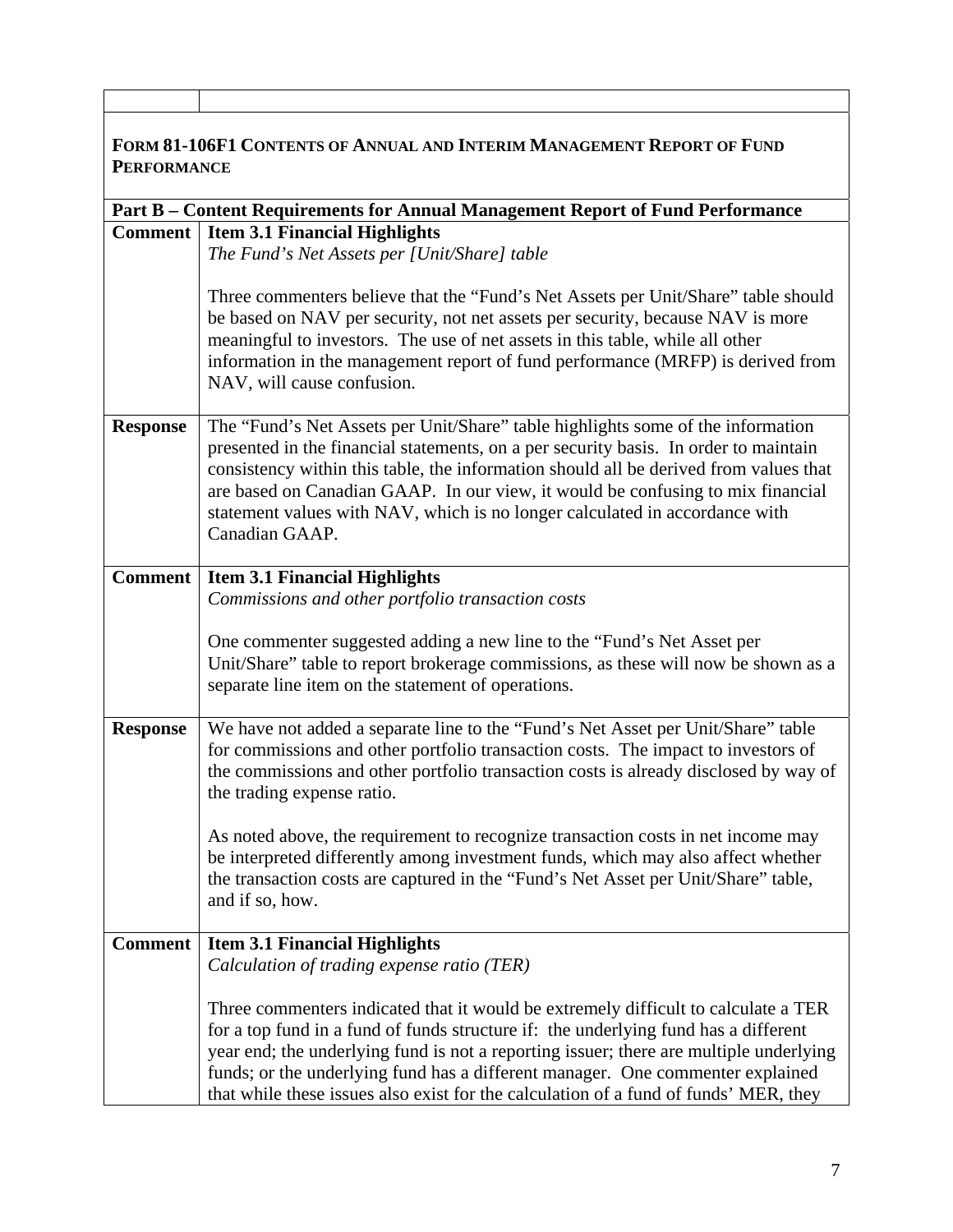|                 | are not as material to that calculation. The MER is usually predictable within a      |
|-----------------|---------------------------------------------------------------------------------------|
|                 | certain range, while the TER may fluctuate more widely.                               |
|                 |                                                                                       |
|                 | Two commenters suggested that there be disclosure of the TER range for the            |
|                 |                                                                                       |
|                 | underlying funds, or that the use of simplifying assumptions be permitted. Two        |
|                 | commenters also asked that further guidance be provided.                              |
|                 |                                                                                       |
| <b>Response</b> | The calculation and disclosure of a TER has applied to all investment funds required  |
|                 |                                                                                       |
|                 | to prepare an MRFP, including a fund of funds, since the Instrument came into         |
|                 | force. The amendment as originally proposed was intended to assist top funds in a     |
|                 | fund of funds structure in calculating their TER. The amendment has been modified     |
|                 |                                                                                       |
|                 | to permit the use of reasonable assumptions or estimates for the fund of funds TER    |
|                 | calculation, as we acknowledge that the components of this ratio may vary more        |
|                 | than the components of MER.                                                           |
|                 |                                                                                       |
|                 |                                                                                       |
|                 |                                                                                       |
|                 | <b>COMPANION POLICY 81-106CP INVESTMENT FUND CONTINUOUS DISCLOSURE</b>                |
|                 |                                                                                       |
|                 | <b>Part 9 – Net Asset Value</b>                                                       |
|                 | <b>Comment   Section 9.5 Fair Value Techniques</b>                                    |
|                 | Approval by manager's board of directors                                              |
|                 |                                                                                       |
|                 |                                                                                       |
|                 | One commenter stated that having the fair value techniques used by an investment      |
|                 | fund approved by the manager's board of directors is not reasonable and practical,    |
|                 | since it will be difficult for the board of directors to convene each time a new fair |
|                 |                                                                                       |
|                 | value technique is used. The commenter requested guidance as to the specific items    |
|                 | that would require board approval, and suggested that the board of directors should   |
|                 | approve the valuation policy which gives permission to use fair value techniques as   |
|                 |                                                                                       |
|                 | appropriate.                                                                          |
|                 |                                                                                       |
| <b>Response</b> | We have modified the amendment to the Companion Policy to indicate that the           |
|                 | manager's board of directors should approve the investment fund's valuation policy.   |
|                 |                                                                                       |
|                 |                                                                                       |
|                 | NATIONAL INSTRUMENT 81-101 MUTUAL FUND PROSPECTUS DISCLOSURE - FORM 81-101F2          |
|                 |                                                                                       |
|                 | <b>CONTENTS OF ANNUAL INFORMATION FORM</b>                                            |
|                 |                                                                                       |
|                 | NATIONAL INSTRUMENT 41-101 GENERAL PROSPECTUS REQUIREMENTS - FORM 41-101F2            |
|                 | <b>INFORMATION REQUIRED IN AN INVESTMENT FUND PROSPECTUS</b>                          |
|                 |                                                                                       |
| <b>Comment</b>  | Form 81-101F2, Item 6 - Valuation of Portfolio Securities and Form 41-101F2,          |
|                 |                                                                                       |
|                 | <b>Item 20.2 - Valuation Policies and Procedures</b>                                  |
|                 | Valuation principles and practices                                                    |
|                 |                                                                                       |
|                 | One commenter stated that the proposed requirement to disclose the differences        |
|                 |                                                                                       |
|                 | between the valuation principles and practices established by the manager and         |
|                 | Canadian GAAP would lead to various levels of disclosure because of the lack of       |